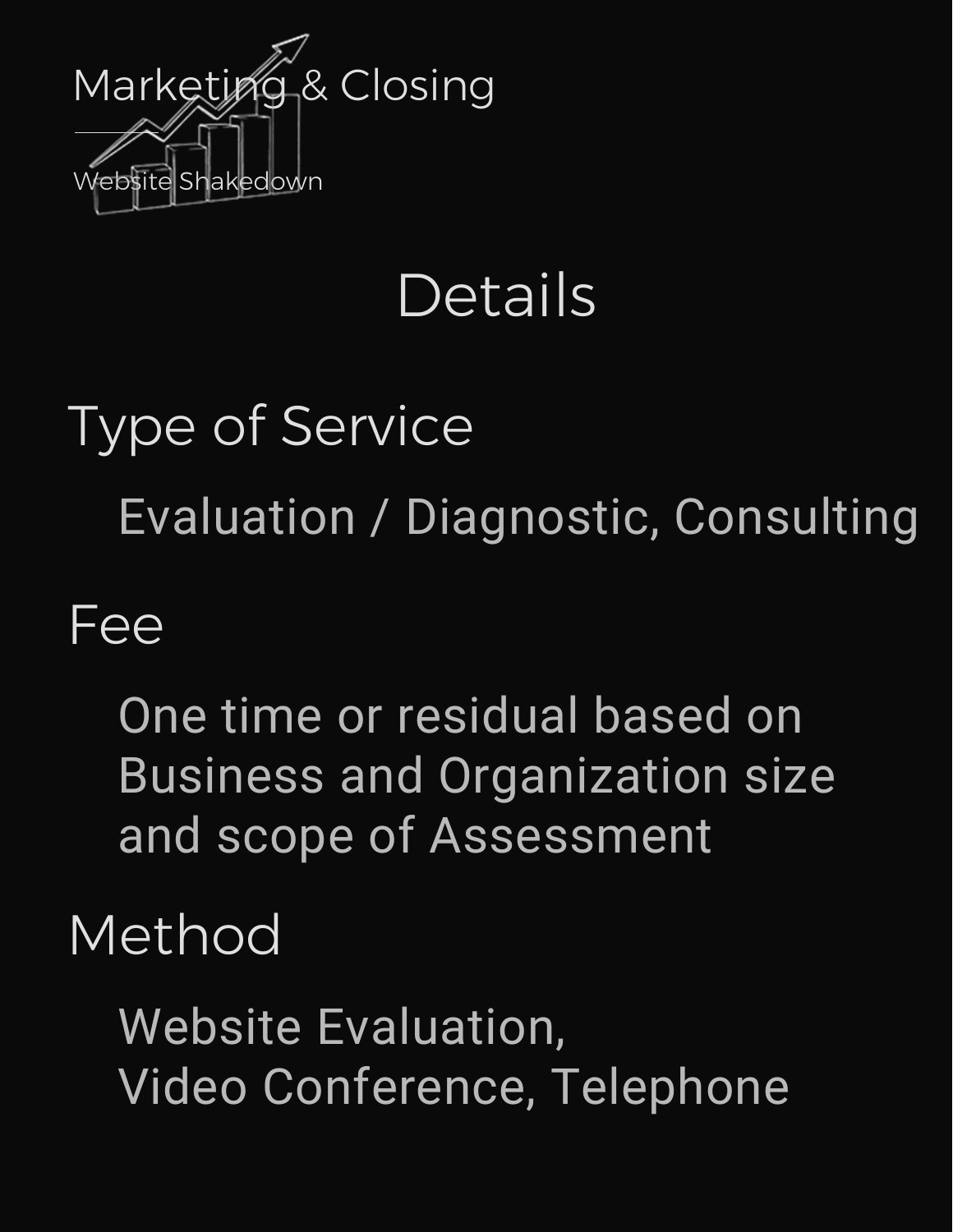### **Summary**

Detailed hands-on evaluation of your Website assessing Content, Ease of Use, Platform Compatibility, Speed and Functionality

#### Features

- Customized to your needs
- Copywriting
- Image and Branding
- Functionality Across Platforms
- Ecommerce Functionality
- Speed, Metrics and Scoring
- Minification (JS HTML CSS)
- Development, Strategy, Planning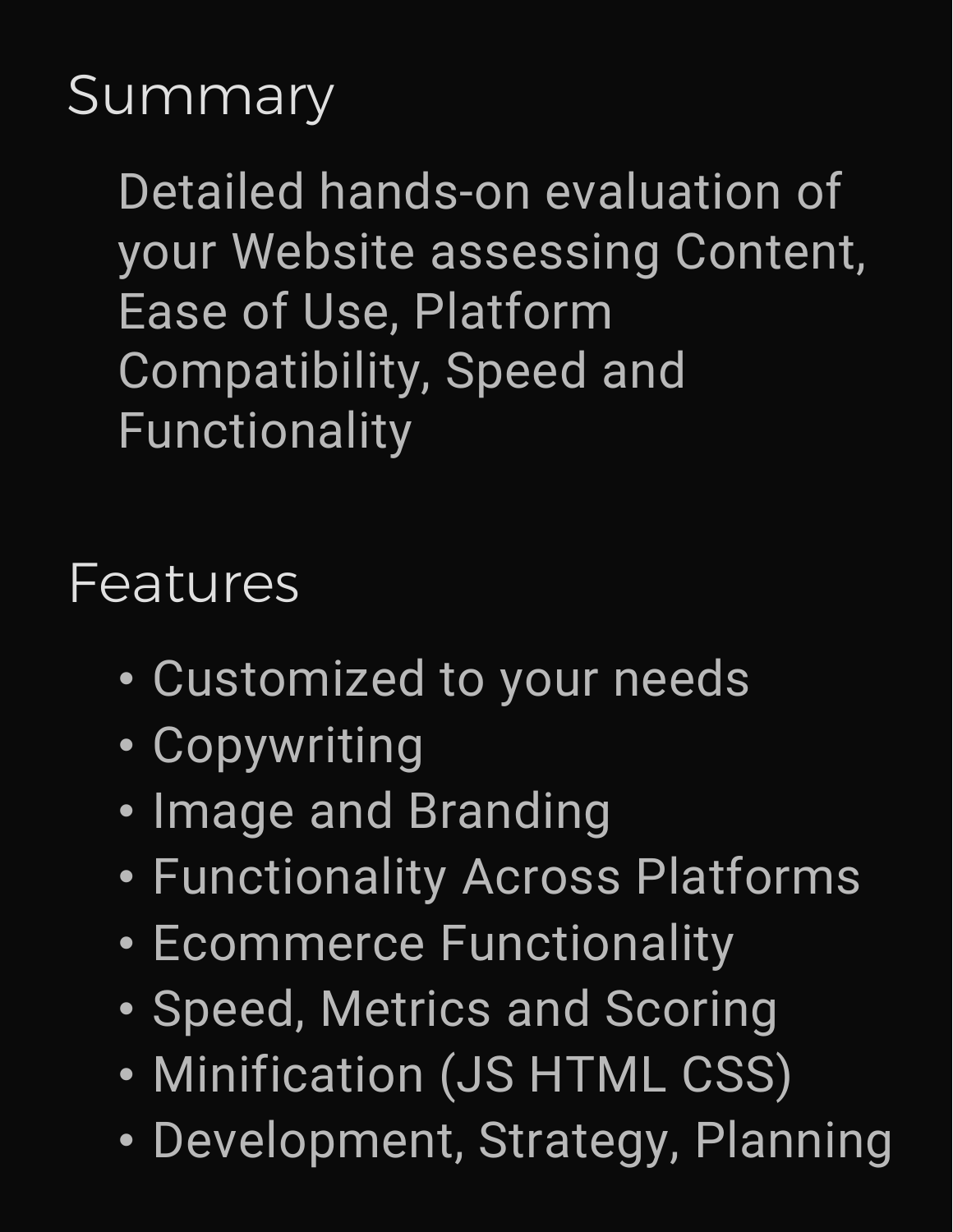## Goals and Expectations

Evaluate your Website for most issues regarding Content, Ease of Use, Functionality and Platform **Compatibility** 

Requirements

Strict Confidentiality Agreement, Full access to your Website and any related or integrated Digital Marketing Campaigns

(including memberships, public login portals, general public areas and funnels)